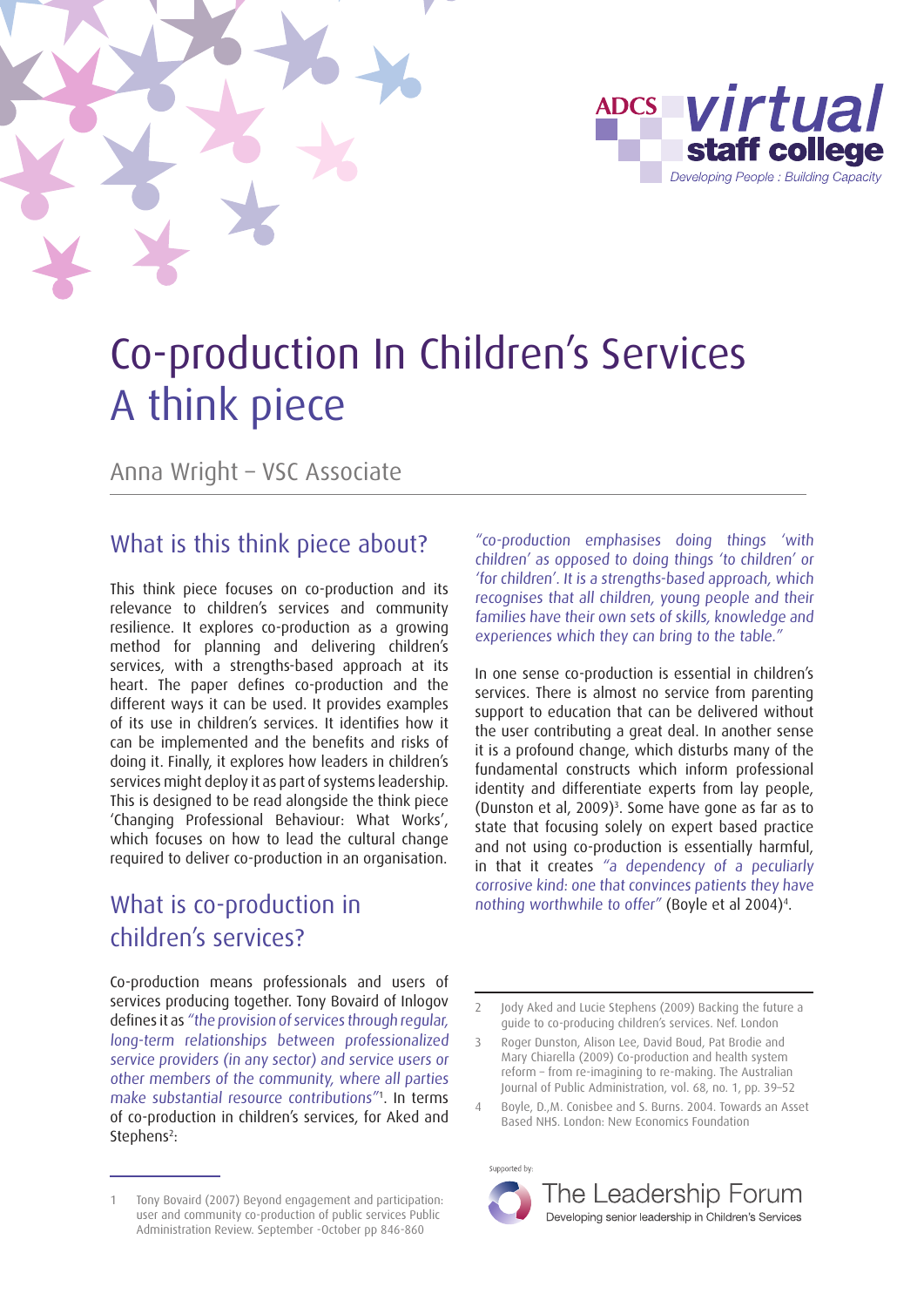# How does co-production relate to community resilience?

Community resilience refers to the extent to which community members can use community resources to thrive in a changing and precarious environment. The Canadian Centre for Community Renewal (2000) defines a resilient community as "one that takes intentional action to enhance the personal and collective capacity of its citizens and institutions to respond to and influence the course of social and economic change.<sup>175</sup> Co-production fosters this in a number of ways. Firstly, it treats people as a resource. People are seen not just as having needs or problems, or as people who receive services, but instead are seen as the actual resources that can turn public services around. Co-production "defines and treats clients as capable, responsible, situated, active participants in creating their lives", Ryan (2012)6 . Secondly, where co-production is done well, it has the potential to develop social capital. It requires a mindset that children, young people and families have real strengths to bring to the table, so that trust develops between users, other users and professionals. Thirdly, it transfers some power from professionals to users, as both parties contribute resources and knowledge and have a legitimate voice. Finally, co-production may also mobilise and release community resources not otherwise available, which can build resilience. Community development is a form of co-production that is particularly effective at building community resilience and this is explored in a separate think piece.<sup>7</sup>

## What forms of co-production exist?

Bovaird and Loeffler<sup>8</sup> have identified a number of different levels of co-production and examples are given below of how these might apply to coproduction with children or young people:

- 6 Bill Ryan (2012) Co-production: Option or Obligation? Australian Journal of Public Administration, vol. 71, no. 3, pp. 314–324
- 7 Anna Wright (2013) Building resilience through community development – a think piece. Virtual Staff College
- 8 Tony Bovaird and Elke Loeffler (2013) We're all in this together: harnessing user and community co-production of public outcomes. University of Birmingham, INLOGOV

| <b>Type of co-production</b>                 | <b>Example of use with</b><br>children and young<br>people                                                                             |
|----------------------------------------------|----------------------------------------------------------------------------------------------------------------------------------------|
| Co-commissioning of<br>services              | Asking young people<br>to jointly specify the<br>contract for sexual<br>health services in their<br>city                               |
| Co-planning of policy                        | Young people<br>participating on an<br>equal basis in setting<br>the overall priorities for<br>the Children's Plan                     |
| Co-prioritisation of<br>services             | Working with a group<br>of young people to<br>agree how the early<br>intervention budget<br>should be distributed<br>across projects   |
| Co-financing of services                     | Working together<br>with young people to<br>raise money for youth<br>services                                                          |
| Co-design of services                        | Asking young people<br>to design a school<br>cafeteria, or to plan the<br>next 6 months of youth<br>activities in their area           |
| Co-delivery or co-<br>performing of services | Young people delivering<br>sexual health education<br>in schools, young<br>people mentoring<br>young people at risk of<br>bullying     |
| Co-management of<br>services                 | Young people sitting<br>on governing bodies as<br>associate governors, or<br>being a full member of<br>health and well-being<br>boards |
| Co-assessment of<br>services                 | Young people acting as<br>inspectors to assess the<br>quality of services to<br>young people                                           |

<sup>5</sup> Canadian Centre for Community Renewal. (2000) The community resilience manual. A resource for rural recovery and renewal. Port Alberni, Canada: Centre for Community Enterprise at link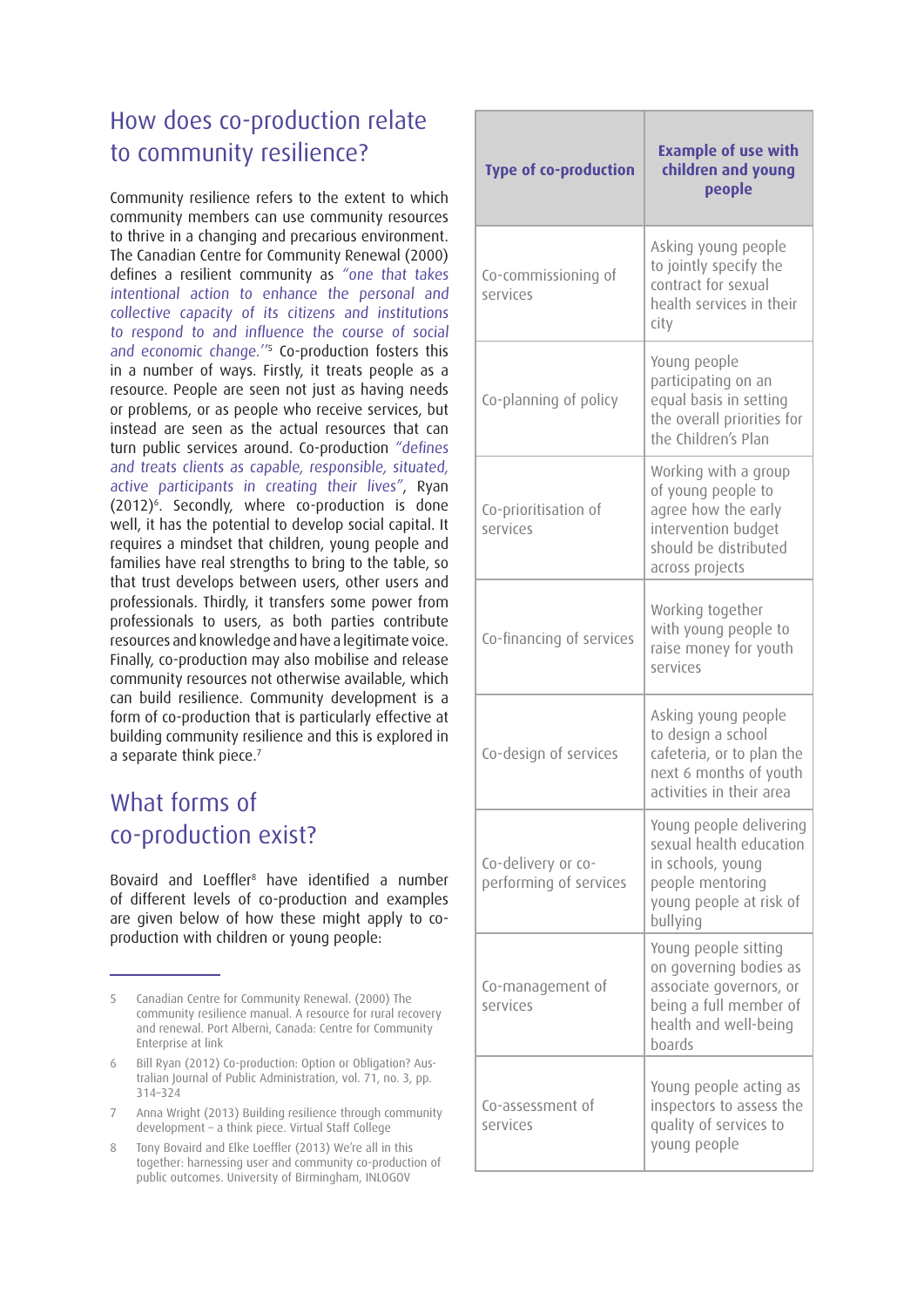### How is co-production currently being used in children's services?

Four case studies of co-production in children's services are given below, three from the UK and one international example. SURREY CHILD AND ADOLESCENT MENTAL HEALTH SERVICE YOUTH ADVISERS (CYA). Below is a section from the Surrey CAMHS youth advisers website:

CYA stands for CAMHS Youth Advisors, a group of young people with different experiences of accessing CAMHS services, who have a say in what goes on in CAMHS, and take part in a whole variety of projects. Our main aim is to get more users involved with the decisions within the service, because a service aimed at young people should be developed by them too.







CYA works to ensure that children and young people who use CAMHS have a voice, through being involved in recruitment, staff training, service development and lots more. To give you examples, here are some of the things CYA have done recently.

- **−** Held a 'clinic make over' and re-vamp of other clinics
- **−** Created a DVD for other children and young people referred to CAMHS
- **−** Helped create the look and feel of this website, CAMHS leaflets and other publicity.
- **−** Taken part in local and national conferences and events, promoting mental health and service user involvement.
- **−** Facilitated a 'CYA Conference and Awards' Event, fully designed and led by young people, for professionals, parents, children and young people.
- **−** Ran 'UPLOAD!' training for CAMHS staff, a course facilitated by young people where candidates gain a deeper knowledge of the young people's perspective.
- **−** Started our own magazine, Our Voice
- **−** Worked with Eagle Radio to do out podcasts."

Surrey CAMHS youth advisers also take part in training staff in universal services on how to support young people with mental health problems. They also run assemblies for children in schools on the support available to them. This is an excellent example of coproduction both in terms of co-delivery and in terms of co-design as they have helped clinics redesign their premises to be more welcoming.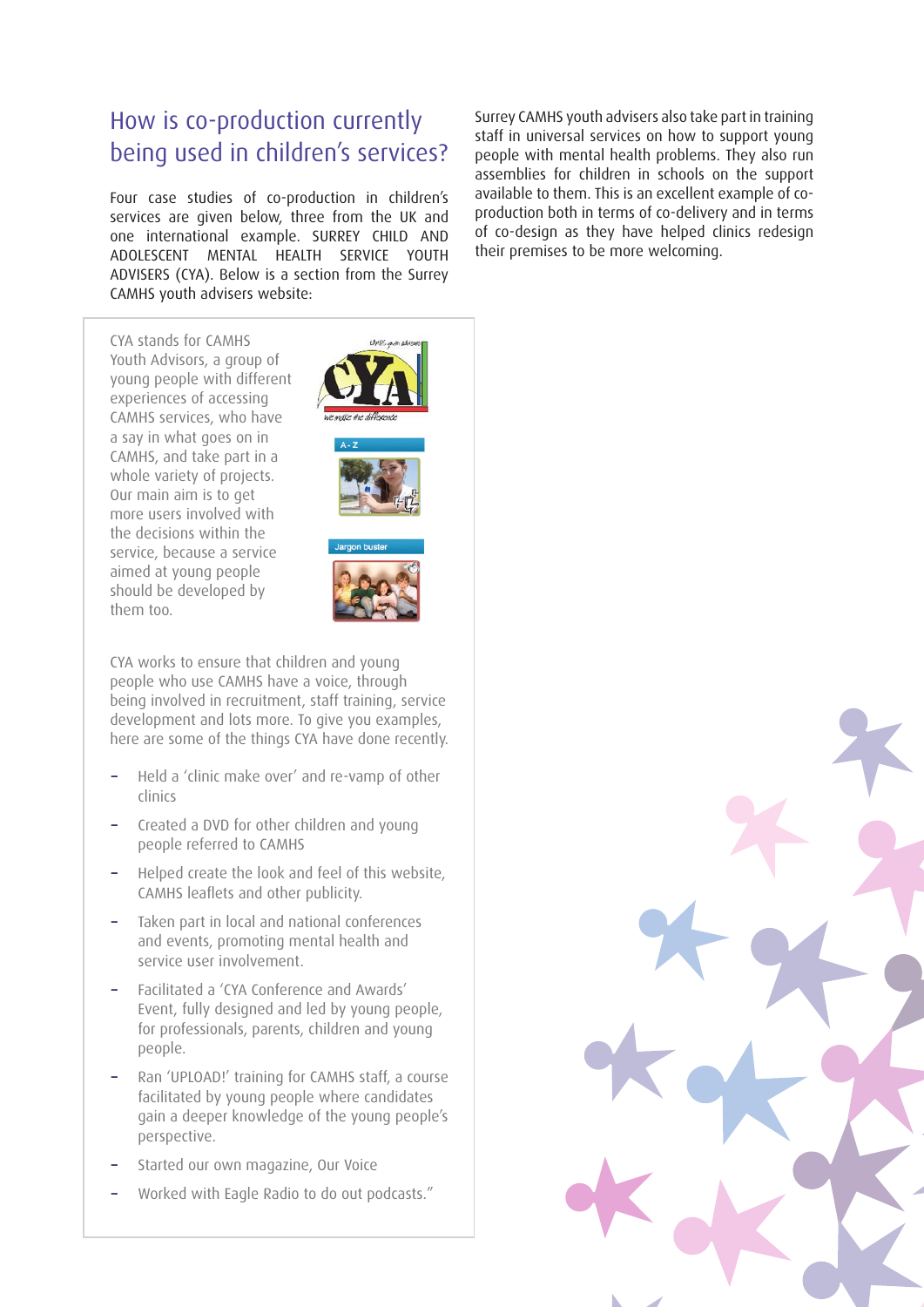### Peer education to promote community cohesion

The Anne Frank Trust has worked with Bradford Council to promote community cohesion through the use of peer educators for the last 5 years. The programmes train young people as ambassadors to deliver programmes to younger pupils. This is young people involved in co-delivery.

Many authorities e.g. Lambeth, Reading have also successfully involved young people in delivering sex and relationship education in their schools as part of teenage pregnancy reduction strategies. These projects have shown that there is not only benefit to those being educated, the impact on the young people involved in delivery is significant, building their own confidence and resilience.

Stand up, Speak out, Make a Difference 2013- 14 Peer Education Project, Written by Alina Khan

Friday, 20th September 2013 09.28

Stand up, Speak out, Make a Difference is a peer education project that the Diversity and Cohesion service has run for the last five consecutive years. Building on the overwhelming success of the project, we have decided to offer the Ann Frank + (YOU!) exhibition again, alongside the SUSOMAD programme for 2013- 2014. We are delighted to be working collaboratively with the Anne Frank Trust UK once again this year.

SUSOMAD 2014 is a peer education project that will incorporate Diversity and Cohesion's recent resources, including Identity, Heritage and Belonging, Stand up to Hatred and Kokeshi, in promoting the importance of human rights locally, nationally and internationally as a means of reducing racism, bullying, hate crime, and community tension. In particular, addressing issues relating to cyber-bullying, online protection, and exploitation. The project will encourage young people to engage in challenging issues and use their voices in constructive ways, promoting pupil voice. Like in previous years, the project will be made up of four different parts- training for school-based staff, student-led peer education activities, two interactive exhibitions, and student-led speakers corner events.

The roll-out of the peer education activities has proved to be an extremely effective tool for tackling some of these issues over the last five years, in the classroom and beyond. Building on the success of this model, peer education activities will take place in schools, youth groups, colleges and settings for alternative provision.

Places are limited for this programme and schools will be recruited on a first come first serve basis, priority being given to those schools that have not benefited from the programme previously.

# Co-design of services for looked after children in Derbyshire



Derbyshire's Uni-fi project focuses on developing aspiration amongst children in care. Its starting point was looking at the attainment of those children – only 3% of care leavers go to university and they are over-represented in unemployment, crime and mental illness statistics. They are also more likely to have children that come into the care system.

The council decided that this pattern was morally wrong and decided to fundamentally change its approach to corporate parenting. They are doing this in three main ways:

- **−** Changing the culture of the council in relation to young people so that they always start from the perspective of 'if this was my own child, what would I do?' rather than treating them as a service recipient. This involves training whole cohorts of staff in a new model of professional practice which came from adapting an approach first adopted in Sweden
- **−** Creating a financial entitlement for children in care, up to the value of a medical degree, for them to direct towards their key life goals. They have worked with a cohort of looked after young people to develop and test their ideas, co-producing the young people
- **−** Establishing a network of mentors to support them to develop and achieve these life goals.

Critical to this work has been both their willingness to explore and deeply understand the childrens' experiences from the childrens' perspective and tier commitment to co-producing the solutions. Derbyshire passion to change childrens lives has remained steadfast despite the challenges involved in radically transforming practice and their efforts are being rewarded. Less children are missing from care, more young people are in education and training, numbers of children in care getting 5 or more GCSEs is up from 6 to 17% and young people are reporting things are changing.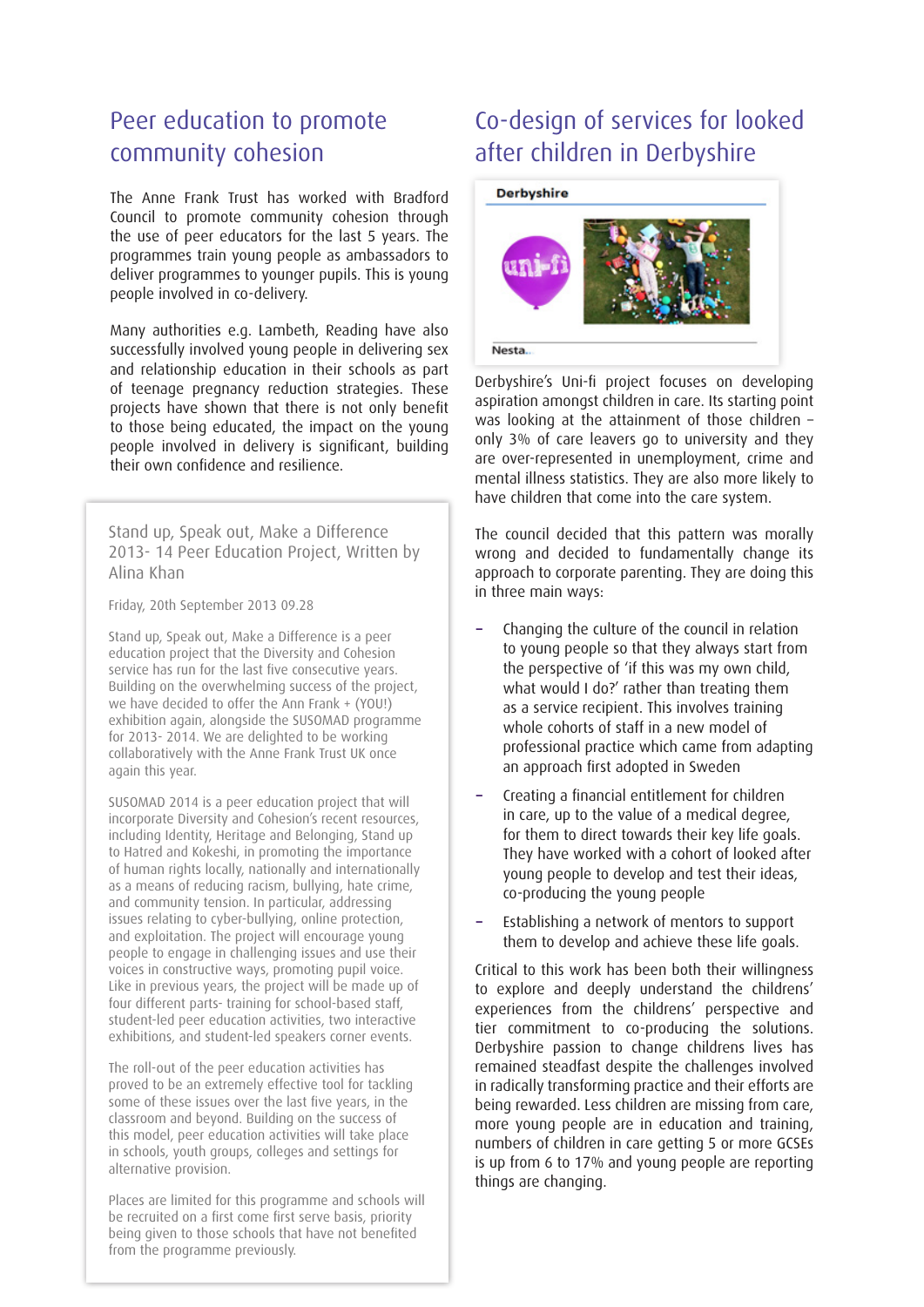#### Time dollar youth courts

Time dollar youth courts are an international example of co-production. Edgar Cahn and Christine Gray9 describe the way these work:

"Since 1996, non-violent first offenders in Washington, D.C., have been diverted to youth court, where a teen jury is empowered to impose sanctions that include community service, an apology restitution, a curfew, and writing an essay. When jurors compile fifty "time dollars" (fifty hours), they receive a recycled computer. Those serving longer also earn savings bonds and other incentives. Youth offenders are also required to serve eight weeks as a youth court juror. They earn time dollars for time on the jury but not for the community service hours to which they are sentenced."

In 2004 the youth courts handled 40% of non-violent offenders. As an example of the sorts of sanctions the youth jury imposed, young people charged with truancy were often sentenced to community service hours tutoring primary school students. As a result of this work recidivism rates have significantly reduced from around 30-35% to 7% in the first 6 months after arrest and 14% in the first 12 months after arrest.

# What existing ideas does co-production challenge?

Co-production challenges a number of concepts as set out below. The first three of these are referred to as Ostrom's myths after Elinor Ostrom who challenged the way professionals and others viewed service production<sup>10</sup>:

There should be no doubt that co-production involves a very profound change in the relationship between professionals and citizens using services, and that co-production can generate strong resistance from some professionals as it may challenge their sense of their professional identity as experts or rescuers.

| <b>Prevailing discourse</b>                                                                                     | <b>Counter narrative</b>                                                                                                                                                                 |
|-----------------------------------------------------------------------------------------------------------------|------------------------------------------------------------------------------------------------------------------------------------------------------------------------------------------|
| Professionals produce<br>the service and users<br>use it                                                        | Any service from health<br>to education involves<br>the user in some sort<br>of co-production if the<br>service is to work                                                               |
| Consumers are<br>passive recipients of<br>services and cannot be<br>meaningfully engaged<br>in their production | Consumers can bring<br>other knowledge to the<br>table and can become<br>specialists as a result<br>of their experience and<br>learning                                                  |
| Professionals<br>implement the services<br>as they are required<br>to by policy and<br>procedures               | Professionals interpret,<br>influence and translate<br>policy directives and<br>procedures when they<br>deliver services.                                                                |
| Residents are<br>vulnerable and have<br>problems and deficits<br>that they need help<br>with                    | Users have considerable<br>strengths and resources<br>to bring to the table                                                                                                              |
| Professionals are the<br>experts and users need<br>to learn knowledge and<br>skills from professionals          | Users have a great<br>deal they can teach<br>professionals and other<br>users                                                                                                            |
| Scientifically produced<br>or evidence based<br>knowledge should take<br>precedent over other<br>knowledge      | Experiential evidence of<br>the lived experience of<br>children, young people<br>and families is vital<br>to an understanding<br>of how to improve<br>outcomes                           |
| The best way of helping<br>people is to support<br>and look after them                                          | The best way of helping<br>people is to enlist<br>them as contributors to<br>support themselves and<br>each other alongside<br>professionals and<br>provide incentives<br>to honour that |

contribution

<sup>9</sup> Edgar S. Cahn and Christine Gray (2005) Using the co-production principle: No more throwaway kids New directions for youth development, No. 106, Summer pp27—37

<sup>10</sup> Ostrom, E. 1996. 'Crossing the Great Divide: Co-production, Synergy, and Development.' World Development 24(6):1073–1087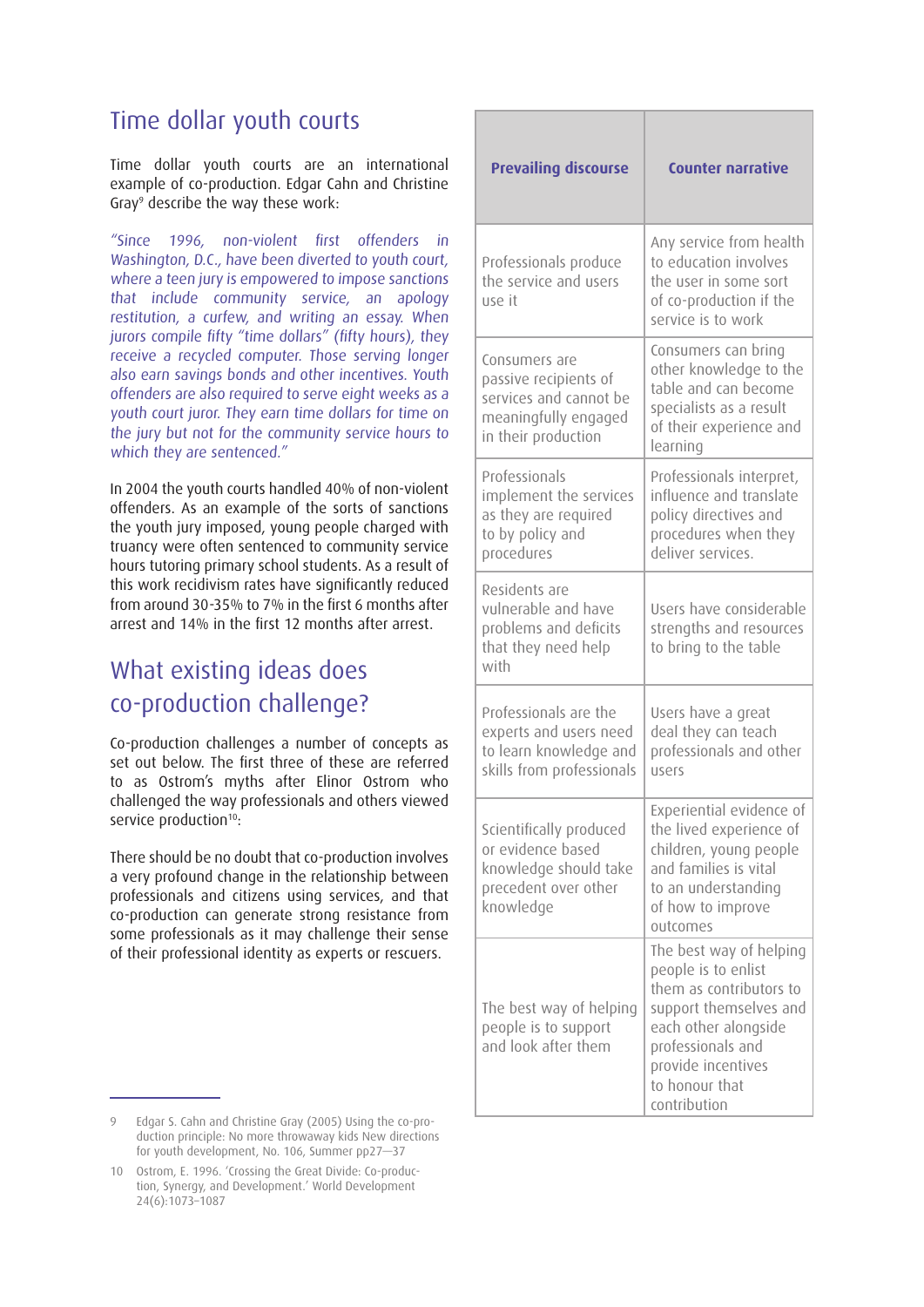# What are the benefits of co-production?

Voorberg et al (Op. cit) summarise a number of studies, which evaluated the impact of co-production in a wide range of areas. They found it quite difficult to examine outcomes as not all of the 67 studies defined co-production in the same way or linked specific outcomes to their goals. This is not surprising as the very nature of co-production means that the journey that you start out on may not be the one you end up on! So positive outcomes from co-production included:

- **−** More co-operative ways of communication, interaction and learning
- **−** An increase in new knowledge and experience
- The development of new forms of support, mobilising community resources not otherwise available
- **−** Increased satisfaction with services
- **−** Increased social capital and
- **−** Greater trust, self-recognition and development of new identities.

Bovaird (Op. cit) also highlights the potential of coproduction to transfer some power from professionals to users.

## What are the dangers of co-production?

Fotaki identifies the danger that co-production is seen as a tool for greater efficiency and a means of reducing service costs. She is concerned that vulnerable young people and families may be forced into co-production arrangements where public services are cut down and not replaced. She says, "In this case, the co-producer could easily turn into a responsibilised agent. In an absence of options to choose from, such a user has little control of their destiny despite freedom of choice. The choices open to users may be also restricted, if they perceive themselves to be involuntary service users." Forcing users to provide services for themselves does not necessarily empower them. She makes the point that in many of the current reforms responsibilities are increasingly emphasised – the responsibility of parents to get work, the responsibilities of young people to get skills, the responsibilities of parents to choose the right school. In effect the discourse is that individuals are now responsible for their destiny and not the state. So co-production can blur the boundaries of public, private and voluntary accountability.

Practical problems can arise in terms of conflicts between the values of different co-producers, a lack of clarity around the role of the user and professional, the problem of user burnout, the problem of 'free riders' who do not co-produce but benefit from the co-production and the issue of what incentives are appropriate and necessary. In some cases the coproduction has been so successful in empowering users that they have gone on to train and get jobs no longer being available to co-produce the service. Of course this is also a huge achievement for the individuals involved.

Co-production carries with it the risks of professional resistance when professionals worry that gains in status of co-producing residents might come at their expense or the expense of their jobs. They may also lack facilitative skills to work with users in this way.

Finally governance issues may be problematic and politicians may need considerable reassurance as co-production done well also develops the political voice of those involved.

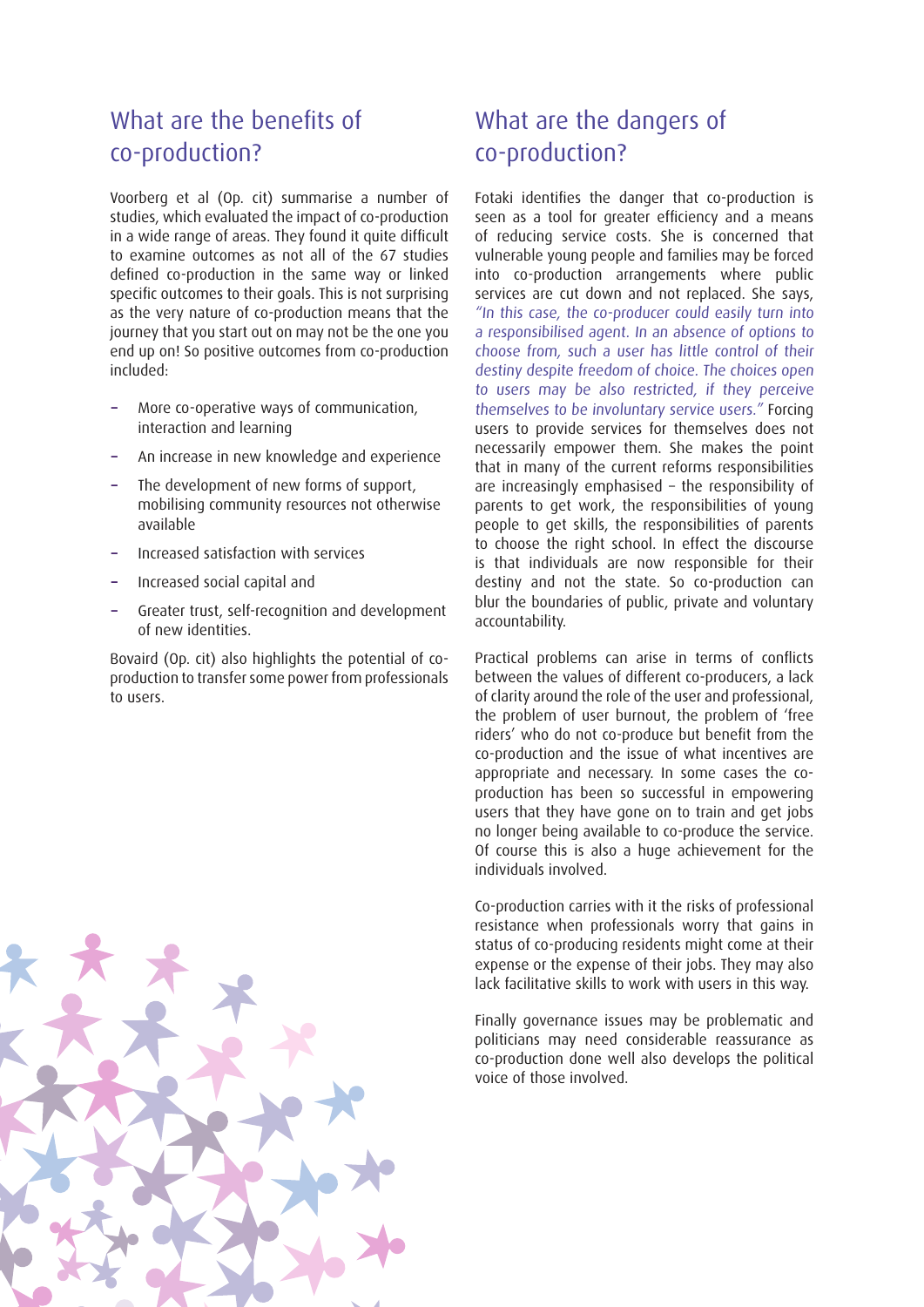# How do you implement coproduction in children's services

A key issue to think through with lead councillors is the extent to which a local authority or children's service directorate wants to initiate co-production. Some options are:

- A. To pilot co-production in a specific service area and learn from it
- B. To adopt co-production as an overall strategy with the intention that all services should be coproduced over time
- C. To take an incremental approach, setting coproduction as a direction to work towards, but accepting different services will progress at different speeds through a ladder of involvement. Reading Borough Council has adopted Voice, influence and participation guidance with a self assessment for all services, setting out co-production as the gold standard that services could aim for. The general approach to developing co-production is as follows:
- 1. Ensure you have political support for your journey towards co-production. The resource on working with the political system provides a very useful background to the groundwork that is needed when adopting co-production or community development as a policy
- 2. Identify a senior member of staff who is enthusiastic about the approach to lead on it strategically. Many co-production projects succeed because of the drive and energy of individuals committed to the approach
- 3. Secure a project lead with co-production or community development experience. There are also a very wide range of organisations offering consultancy on co-production with much experience in this field
- 4. Ensure you start with an open mind about the challenges and issues co-production is to address. This decision should be made with the children, young people and families you engage, not in advance
- 5. Undertake culture change with the professionals to be involved in the co-production work. The think piece 'Changing professional behaviour: what works' and the resource 'Working with the political system' provide a very useful background to the groundwork that organisations need to do when adopting co-production as a policy
- 6. Select resources from the toolkits for ethnographic and observational research and for designing, developing and prototyping services with residents as they provide a step by step approach to developing co-production with an open mind
- 7. Set up governance for the project ideally requiring at least equal representation from residents for the group to be quorate.

Voorberg et al (2013)<sup>11</sup> have identified the following critical success factors for co-production to work within the organisation:

- **−** A positive culture in the organisation, for example one that supports strengths based working
- **−** A positive attitude by staff towards the engagement and participation of children, young people and families
- **−** Clear incentives towards co-production
- **−** Policies that support co-production e.g. in performance management, staff competences
- **−** Having a lead who is an entrepreneur
- **−** Financial support
- **−** Good information sharing
- **−** Having residents involved at all levels including governance
- **−** Allowing professionals more discretion

A final point to make is that co-production will only lead to benefits if it is not deployed in a cynical way. For it to work, it needs the authentic intention to collaborate with residents and the willingness to shift policy as a result of what has been learned. The leadership needs to ensure that the voice of children, young people and families does not become a token contribution and remains central to decision making. Those initiating it have to believe that young people and families are not problems but assets, not 'at risk' but 'at promise' of success<sup>12</sup> and they need to communicate this in every interaction they engage in for co-production to deliver on its potential.

<sup>11</sup> William Voorberg, Victor Bekkers and Lars Tummers (2013) Embarking on the social innovation journey: a systematic review regarding the potential of co-creation with citizens. Peper for the IRSPM Conference, Prague 10-12 April.

<sup>12</sup> Beth Blue Swadener (2010) "At Risk" or "At Promise"? From Deficit Constructions of the "Other Childhood" to Possibilities for Authentic Alliances with Children and Families International Critical Childhood Policy Studies, (2010) 3(1) 7-29